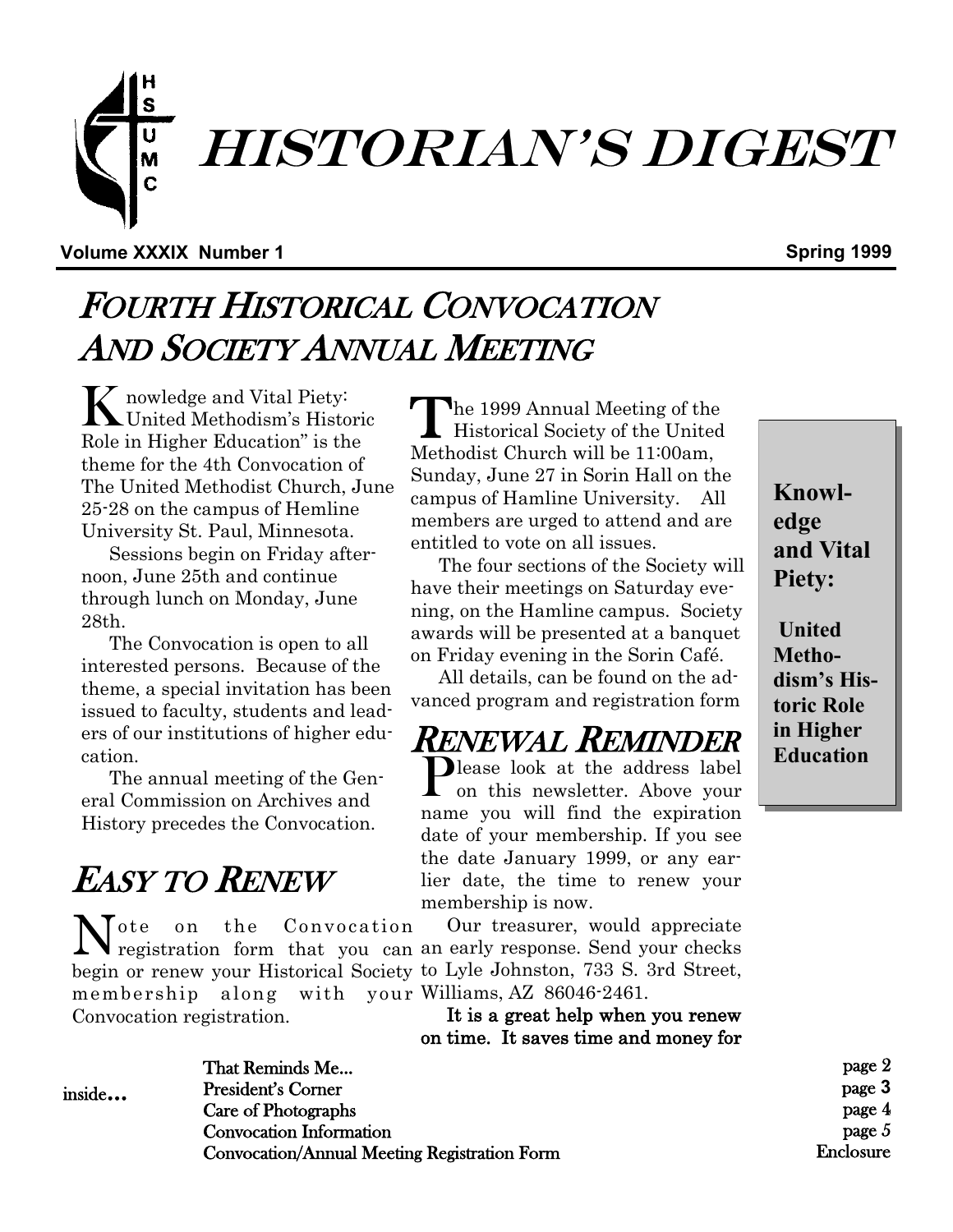## THAT REMINDS ME... Robert Drew Simpson

Native Americans were early a<br>concern of the Methodist concern of the Methodist missionary movement. An article in Woman's Home Miissions magazine for September 1885 has an interesting account of the origin of the first Cherokee hymn.

**Lydia dreamt of a beautiful grove where many of her people were gathered repeating the words she had learned**

The story begins with a missionary attempting to teach a Cherokee girl the 23rd Psalm. He repeated the words, "The Lord is my shepherd, I shall not want," to his little scholar, Lydia Lowery. But it was the words, "He maketh me to lie down in green pastures; he leadeth me beside the still waters" that really attracted her to thoughts of God.

When the lessons were over, the youngster bounded away and sat down by her favorite brook. Wondering about the Great Spirit of the Pale Face, she fell asleep. Lydia dreamt of a beautiful grove where many of her people were gathered repeating the words she had learned. They were singing them in joyful Cherokee song. When she awoke there was no one there, but the song of her dreams still filled her mind. The missionary asked her to repeat the exact words the congregation in her dreams had changed. She repeated the words in Cherokee, of which this is a free translation:

God and I are friends, I will not be afraid of Him, Though the world be against me, I will still be confident.

This stanza of the first Cherokee hymn was followed by other stanzas.

### SOURCES FOR ARCHIVAL **SUPPLIES**

#### Light Impressions Corporation

439 Monroe Avenue Rochester, NY 14607-3717 800-828-6216 fax 716-442-7318

#### University Products, Inc.

P.O.Box 101 517 Main St. Holyoke, MA 01041 800-628-1912 fax 413-532-9281

Other library supply companies and local photo shops also contain archival quality products.

| <i>HOW DO I JOIN?</i>                                                        |                                       |
|------------------------------------------------------------------------------|---------------------------------------|
| <b>MEMBERSHIP CATEGORIES</b>                                                 |                                       |
| Individual:                                                                  | \$30 per year;                        |
|                                                                              | \$55 for two years                    |
| Student:                                                                     | \$20 per year                         |
| Family:                                                                      | \$36 per year;                        |
|                                                                              | \$67 for two years                    |
| Institution:                                                                 | \$43 per year;                        |
|                                                                              | \$80 for two years                    |
| Benefactor:                                                                  | \$100 per year (\$70 gift             |
|                                                                              | credit for tax purposes)              |
| Life:                                                                        | \$500                                 |
|                                                                              | *Outside U.S.A., add \$2 per year for |
| postage. Some UM conference historical                                       |                                       |
| societies offer reduced joint memberships.                                   |                                       |
|                                                                              | *Memberships are entered quarterly:   |
| January 1, April 1, June 1, or October 1                                     |                                       |
| (allow 4 weeks for processing)                                               |                                       |
|                                                                              |                                       |
| Make checks payable to the Historical                                        |                                       |
| Society and send to:                                                         |                                       |
| Lyle Johnston, Treasurer                                                     |                                       |
| 733 So. 3rd St.                                                              |                                       |
|                                                                              | <b>Williams, AZ 86046-2461</b>        |
| Consider a gift membership for a family                                      |                                       |
| member, friend, colleague, or local church                                   |                                       |
| library! Recipients will receive a special<br>letter acknowledging the gift. |                                       |
|                                                                              |                                       |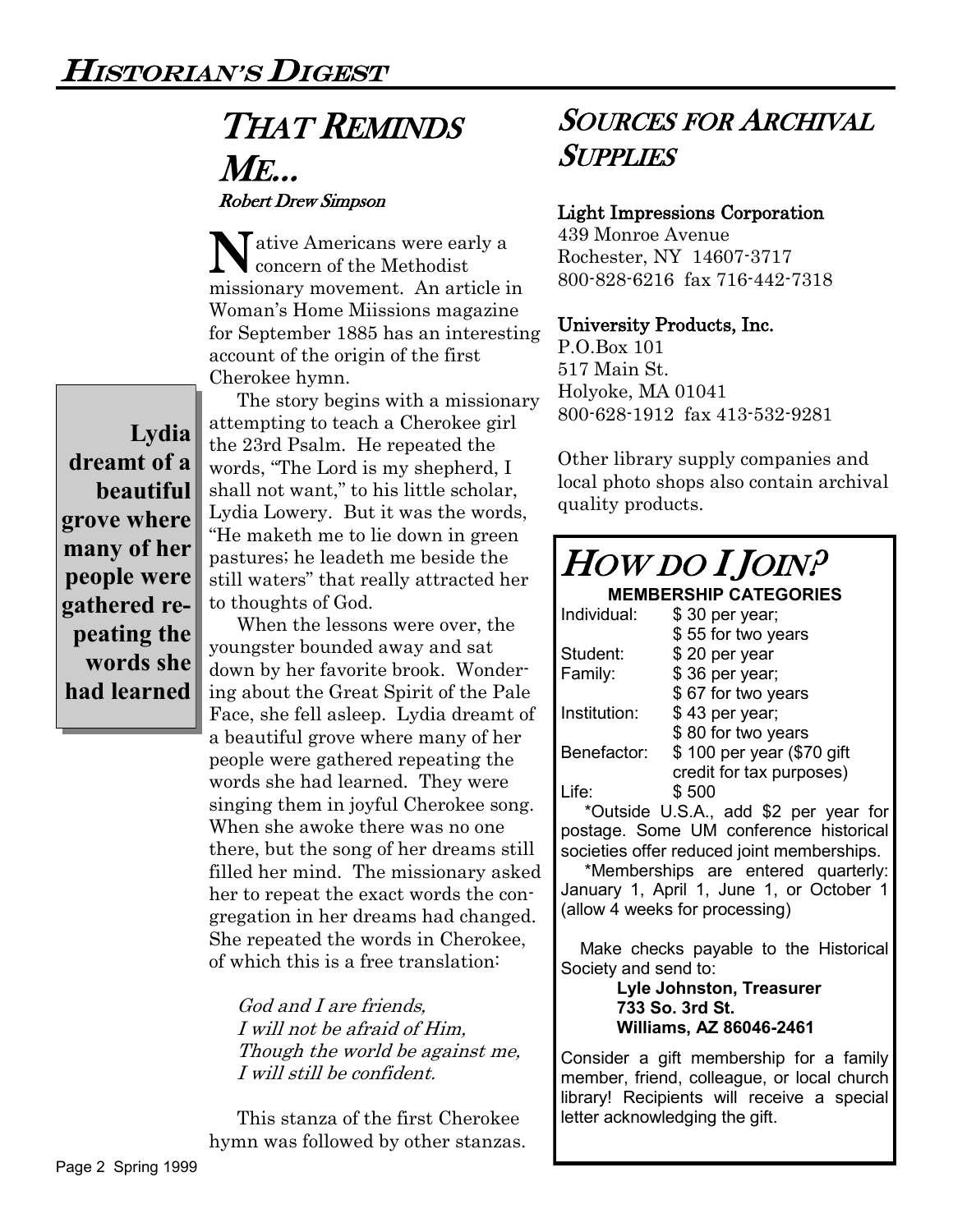HISTORIAN'S DIGEST

### HISTORICAL SOCIETY OF THE UMC

**John E. Sims, President** 702 Woodland Drive East St. Joseph, IL 61873 (217)469-2050w(2515h) *jesims@juno.com*

**James Holsinger, Vice President** 4705 Waterside Court Lexington, KY 40513 (606)224-8250 *jwh@pop.uky.edu*

**Nancie Fadeley, Secretary** 260 Sunset Drive Eugene, OR 97403 *(612)870-0058 nfade@OREGON.UOREGON.edu* 

**Lyle Johnston, Treasurer** 733 So. 3rd St. Williams, AZ 86046-2461 (520)635-2511 **(Send memberships to Lyle Johnston.)**

**Editorial Correspondence** ... to: E. Joy Dodson, Editor Smiley Memorial Library Fayette, MO 65248 *(660)248-6279 Jdodson@cmc2.cmc.edu* 

**Change of Address** ... to: Historian's Digest c/o Fern Christensen 1017 Oma Street Natchitoches, LA 71457 (318)352-8206

**That Reminds Me** ... to: Robert Drew Simpson P. O. Box 127 Madison, NJ 07940

**Section Chairpersons**: **Bradley Sue Howell, Local Church** 722 Ridgeway St. Dallas, TX 75214

**Edwin Schell, Education and Research** 4815 Lindsay Rd. 2B Baltimore, MD 21229

**Fern Christensen, Genealogy** 1017 Oma Street Natchitoches, LA 71457 (318)352-8206

**Lois Yost, Commissions & Historical Societies** 12021 Orange Grove Dr. Tampa, FL 33618

# PRESIDENT'S CORNER

 $\bigwedge$  CALL is often more than a loud<br>shout or a request to interview at CALL is often more than a loud

church. To be called is to understand life in a spiritual sense.

a

What you and I do as historians, genealogists, librarians, and scholars is re-CALL who we are and WHOSE we are. John Wesley was clear in his focus. He understood his actions, thoughts, and behaviors to be a model for Christian living.

Is OUR Christian living such a model? I am not just speaking in an behavioral sense. I'm talking about your commitment to preserving the past by sharing with others the enrichment of its treasures. This is not just so many words. You and I have a "call" to remember the past by sharing and showing its richness in our present.

When we do that, by thought, written words and deeds of helpfulness, the past we remember is honored.

Have you been awaiting an invita-

## JURISDICTIONAL WORKSHOPS

Dr. Charles Yrigoyen, Jr., General Secretary, and Dr. L. Dale Patterson, Archivist, of the General Commission on Archives and history, will be the presenters at the two South Central Jurisdiction Workshops on Archives and History. One will be in Kansas City on April 14-15 and the second in Dallas on April 16-17.

Information and registration forms for the Workshops are available from the chairpersons of your Conference A&H Committees , Conference

**... remember the past by sharing and showing its richness in our present**

Spring 1999 Page 3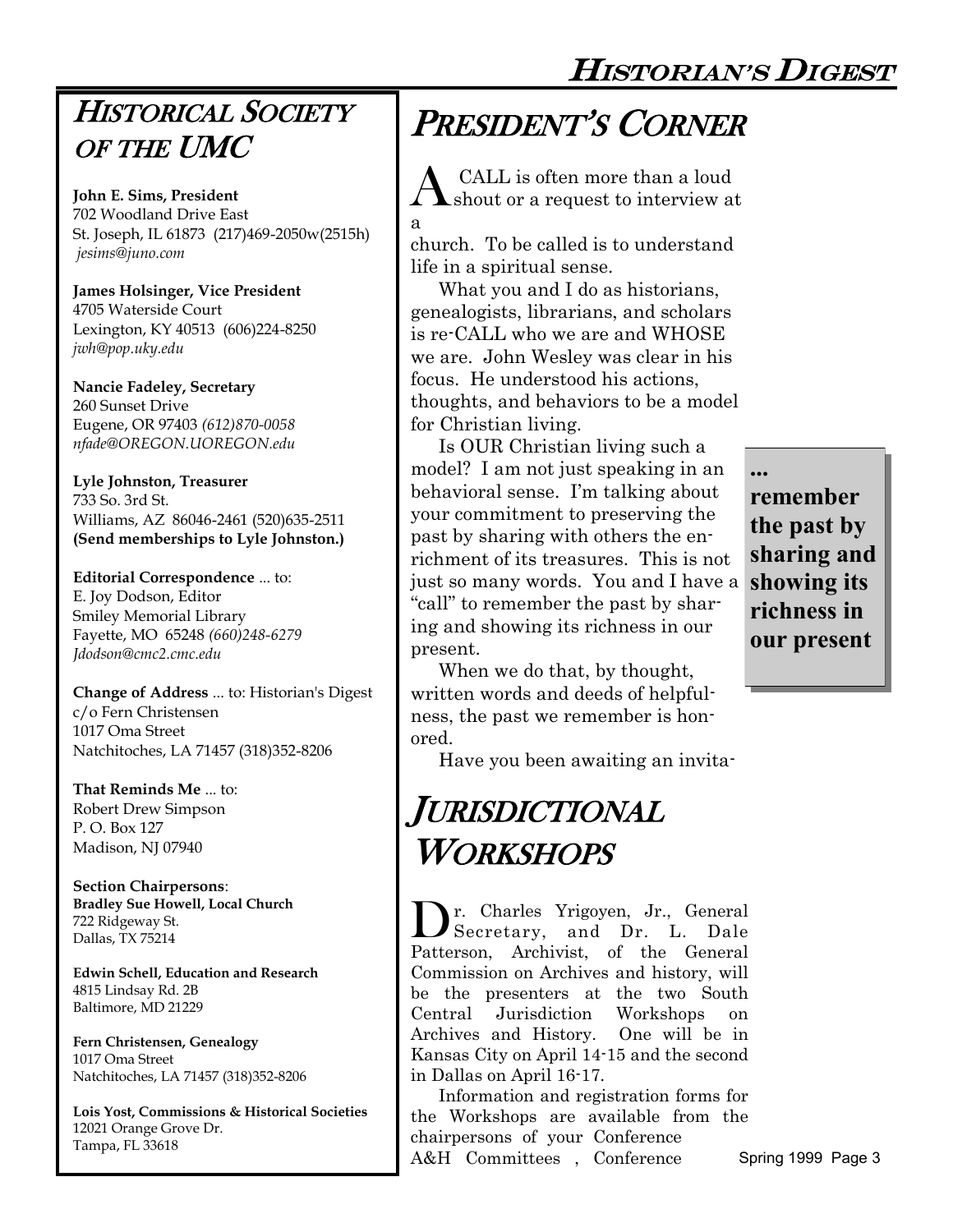# HANDLING AND CARE OF PHOTOGRAPHS

By Mark Shenise

The following is excerpted from a Archival Leaflet. The full text is available on-line from the GCAH Web Page (www.GCAH.Org) or can be obtained by contacting Mark Shenise at GCAH.

Photographic images play a primary role in the documentation of historical events. They freeze in time those moments that have sacred meaning to both the memory of the individual and the congregation. Often times at local church gatherings many photographs are taken to record a specific event while there is little or no written record to augment the photographic account.

**Storage of a photograph depends largely on space and monies available**

Items to remember when recording an event with photographs:

- $\bullet$ Black and white images that are processed on a paper base last much longer than their color counterparts. Color images are chemically unstable (especially Polaroid prints) and often deteriorate at a much faster rate than black and white images.
- Information to gather about each photograph (and record in some sort of index) include the name of the event, the date, identity of all persons pictured and the photographer.

Storage of the photograph depends largely on space and monies available. Supplies should be purchased carefully to ensure archival quality. Tears should not be repaired with standard, office-type tape—specific repair tapes such as Filmoplast are available. Photographs that have been rolled up

should be relaxed (simple details available in the full archival leaflet.) Photographs should be handled wearing cotton gloves and in non-direct lighting. Finally, never write directly on a specific image—never on the back of the photo or around the border of a slide, negative or photograph. Storage methods include:

- 1. Plastic or paper sleeves—Each individual image can be place in a protective sleeve made of polyester (mylar, Mylar D or Melinex). Never use polyvinylchloride (PVC), the base element of most photographic sleeves commonly found in department or discount stores. If you choose paper sleeves, they should be acid-free and if possible lignin-free with a neutral pH balance.
- 2. Alternative Cost-effective Storage—the Archivist/historian preserves and stores images in various sizes of acid-free folders and containers (manuscript boxes, record center containers, etc.) Acid-free and lignin-free folders and containers should be used if finances permit. File folders containing images interleaved with acid-free paper should be packed reasonably tight to prevent curling. Large, oversized images can be stored in flat storage boxes.
- 3. Photographic Albums—All albums used should be archival quality—D -ring binder with polypropylene pages that have acid-free paper inserts. Photographs should be mounted to the inserts using archival holder/corner mounts. Never use glue or paste.
- 4. Non-paper based images—Glass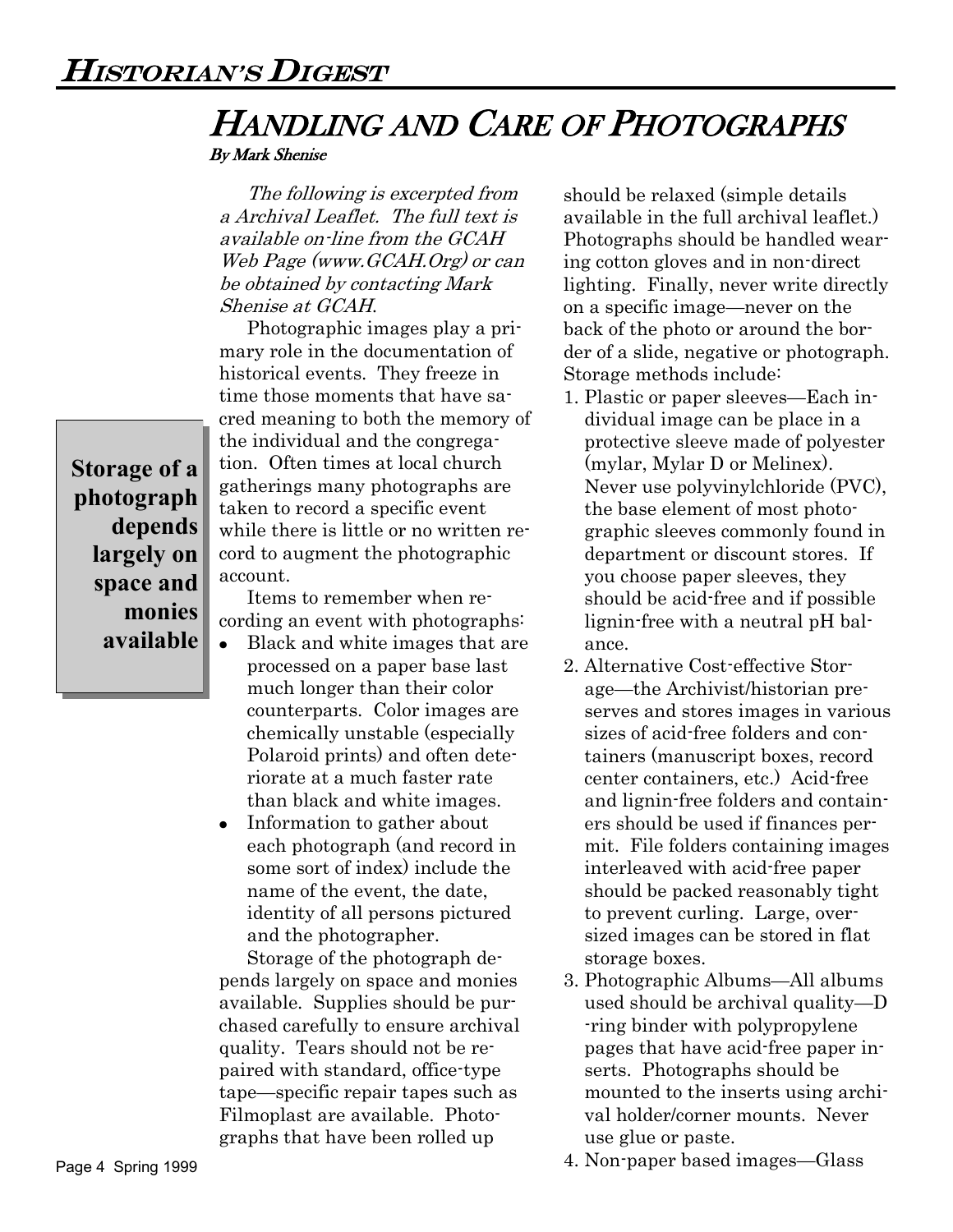## CONVOCATION INFORMATION

### MINNESOTA AND HAMLINE HOST **CONVOCATION**

When the United Methodist historical community gathers in torical community gathers in June, the host state will be celebrating the 150th anniversary of the Minnesota Territory and the host institution, Hemline University in St. Paul, will celebrate its 145th year.

Welcoming participants will be the co-chair persons of local arrangements. Thelma Boeder is Archivist for the Minnesota Annual Conference and Hemline University, and Gretchen Fogo is Director of Church Relations at Hemline.

Our hosts have planned numerous special opportunities for those who attend the Convocation. One feature is the early bird "behind the scenes" tour at the marvelous Minnesota History Center on Friday morning.

Another highlight will be the drama, The Vision, telling of John Wesley's founding of Kingswood School

#### EDUCATIONAL INSTITUTIONS **GUIDE**

L ast July, the General Commission on Archives and History called each Annual Conference to research the history of higher educational institutions within its geographical bounds, including those schools no longer in existence and no longer associated with the Church.

Each Conference was asked to compile the results of their effort into two or three pages to be submitted by May 1st. These reports will be assembled and distributed to all the registrants at the convocation.

 project, contact Arthur Swarthout, PO For guidance or information on this Box 268, Lake Junaluska, NC 28745. [Editor's Note: This is an exciting project. I am greatly looking forward to it's from Thelma Boeder, 122 W Spring 1999 Page 5

### ROGER IRESON KEYNOTE SPEAKER

**D**r. Roger W. Ireson, General Secretary of the General Board of Higher tary of the General Board of Higher Education and Ministry of the United Methodist Church, will address the Historical Convocation at its opening plenary on Friday, June 25th.

His keynote message will center on the Convocation theme of the history of higher education in our Church. Dr. Ireson has been executive for our educational institutions since January 1st, 1988. United Methodism has 123 schools, colleges and universities and theological seminaries.

Dr. Ireson is a graduate of DePauw University and Garrett Evangelical Seminary, and a clergy member of the Detroit Annual Conference. His doctoral degree is from Manchester University in England. He is the recipient of numerous honorary degrees.

Roger has given leadership to establishing Africa University in Zimbabwe, developing theological education in east-

### TOURS ANNOUNCED

N ote on the registration information<br>that several tours have been put tothat several tours have been put together by the local hosts. These tours include the Minnesota History Center (tour on Friday, before the Conference), Fort Snelling, St. Paul's Evangelical and Methodist German sites, St. Paul's architecturally distinctive churches, Minneapolis' "Big Steeple" churches, Minnesota Conference Archives and S. St. Paul and Newport (Methodist Indian missions.)

Information about these tours was presented in the last *Historian's Digest*. Final information will be mailed to Conference registrants.

Further information can be obtained from Thelma Boeder, 122 W

*The Vision***, telling of John Wesley's founding of Kingswood School near Bristol in 1748.**